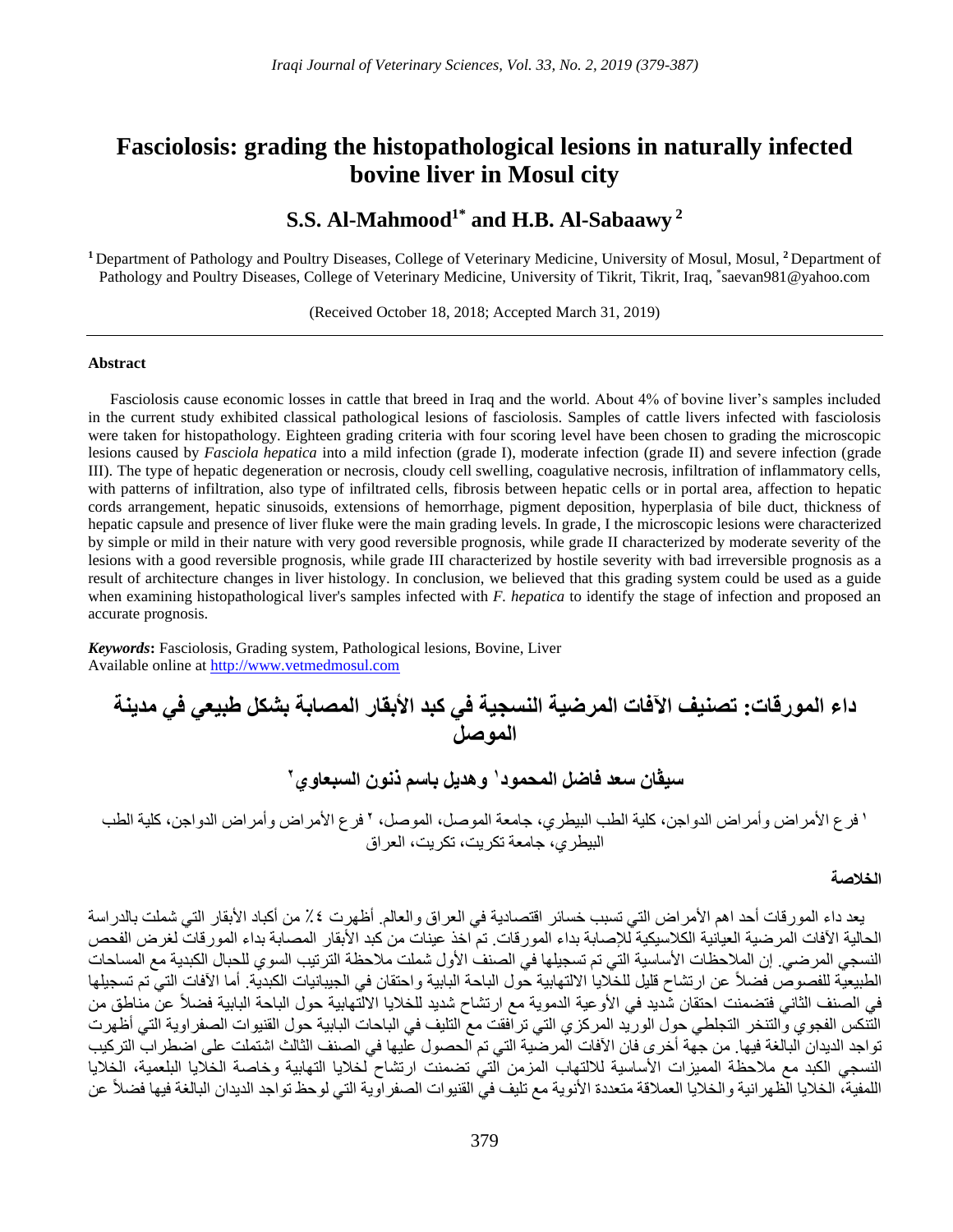## **Introduction**

Fasciolosis is a chronic disease that affects many hosts include farm animals especially cattle, these parasites cause a wasting disease in cattle with fetal prognosis (1). It is caused by infection with two main pathogenic species which either *Fasciola hepatica* or *Fasciola gigantica*, they both belong to genus Fascial of family Fasciolidae of order Plagiorchiida of phylum Platyhelminthes of kingdom Animalia (2). All mammals are susceptible to infection with these parasites; however, this condition causes significant liver dysfunction in cattle (3). The life cycle starts when infected final hosts shed the eggs that contain one miracidium with feces to environment, the miracidium release from egg to infect a lymnaeid snail which considers as intermediated host, these miracidium develop to cercaria inside snail body to be shed later on grass to develop into metacercaria under the effect of rainfall, metacercaria consider the infective stage to final hosts (cattle) through ingestion, later metacercaria exocyst in duodenum to invade intestinal wall then reach liver and biliary ducts, where they grow up to an adult worm, after few weeks of development the adult worms release eggs with feces to environment (4). The persistence of adult worm in the biliary system will cause continuous irritation that results in an inflammatory reaction of chronic features (5). This chronic inflammation characterizes by infiltration of inflammatory cells especially macrophages and lymphocytes with few numbers of eosinophils, hyperplasia of fibrocytes causing fibrosis around portal areas, with metaplasia and fibrosis of bile cuniculi (6). There have been many recent pathological studies in Iraq and other countries which focus on lesions caused by *Fasciola spp* in the liver of cattle, sheep, and goat (7,8). However, no histopathological study focuses on the gradual development of these lesions step by step, therefore; the purpose of current study was to fully report the development of histopathological lesions caused by these parasites by grading histopathological lesions into three different grades in order to give the exact diagnosis and accurate prognosis.

## **Materials and methods**

## **Liver samples**

A total of 425 samples of liver were have been exanimated. These liver samples of cattle have been slaughtered at local butcher shops in Mosul city. The liver samples that showed gross lesions of fasciolosis with the

presence of liver fluke in hepatic tissue, have been fully grossed with represented samples have been taken for histopathological examination.

### **Collection of samples and histopathology**

A random ten tissue samples were taken from each liver sample in the dimension of 1 cm**<sup>3</sup>** from the area showed gross lesions with emphasizing on the area of bile ducts. Later, these samples fixed in neutral buffered formalin 10%, dehydrated by alcohol, later cleared by xylol, then embedded in paraffin wax (9). The histological paraffine blocks sliced at five micrometers by rotary microtome, stained by routine Harris hematoxylin and alcoholic Eosin stain (HE) (9). A Periodic acid Schiff's reagent stain (PAS) were used to the better illustration of histopathological lesions (9).

## **Grading levels of liver lesions** (10)

Grade I: Simple inflammatory reaction with periportal or interstitial infiltration of inflammatory cells. Grade II: Significant inflammatory reaction, telangiectasia, congestion of central vein, degenerative or necrotic changes in hepatocytes, with the presence of the parasite in the biliary system. Grade III: Chronic inflammatory reaction, with centrilobular degenerative and necrotic changes, hyperplasia of fibrocytes in a portal area with metaplasia and distension of bile cuniculi that contained *Fasciola spp.* in their lumen (Table 1).

### **Scoring levels of liver grades**

A scoring system has been invented depends on histopathological lesions associated with infection by *Fasciola spp*, the presence of mild lesions was included in grade I will moderate histopathological changes where classifies under grade II, while the severely expressed lesions included in grade III (11). The protocol for examination of histopathological slides are as describe by Corley *et al.* (11), A ten random field from a monitoring site in each slide was examined under the light of microscopy at 40x, 100x, 400, and 1000x magnification power. The site of monitoring is (a) the area around the central vein, and (b) portal and periportal area. Calculation the number of cells that showed each lesion mentioned in table 1. A mean of each lesion that has been recorded into the previous step. Depended upon the mean of each lesion that has been recorded, the three grades own their specific criteria to be classified slides under each grade.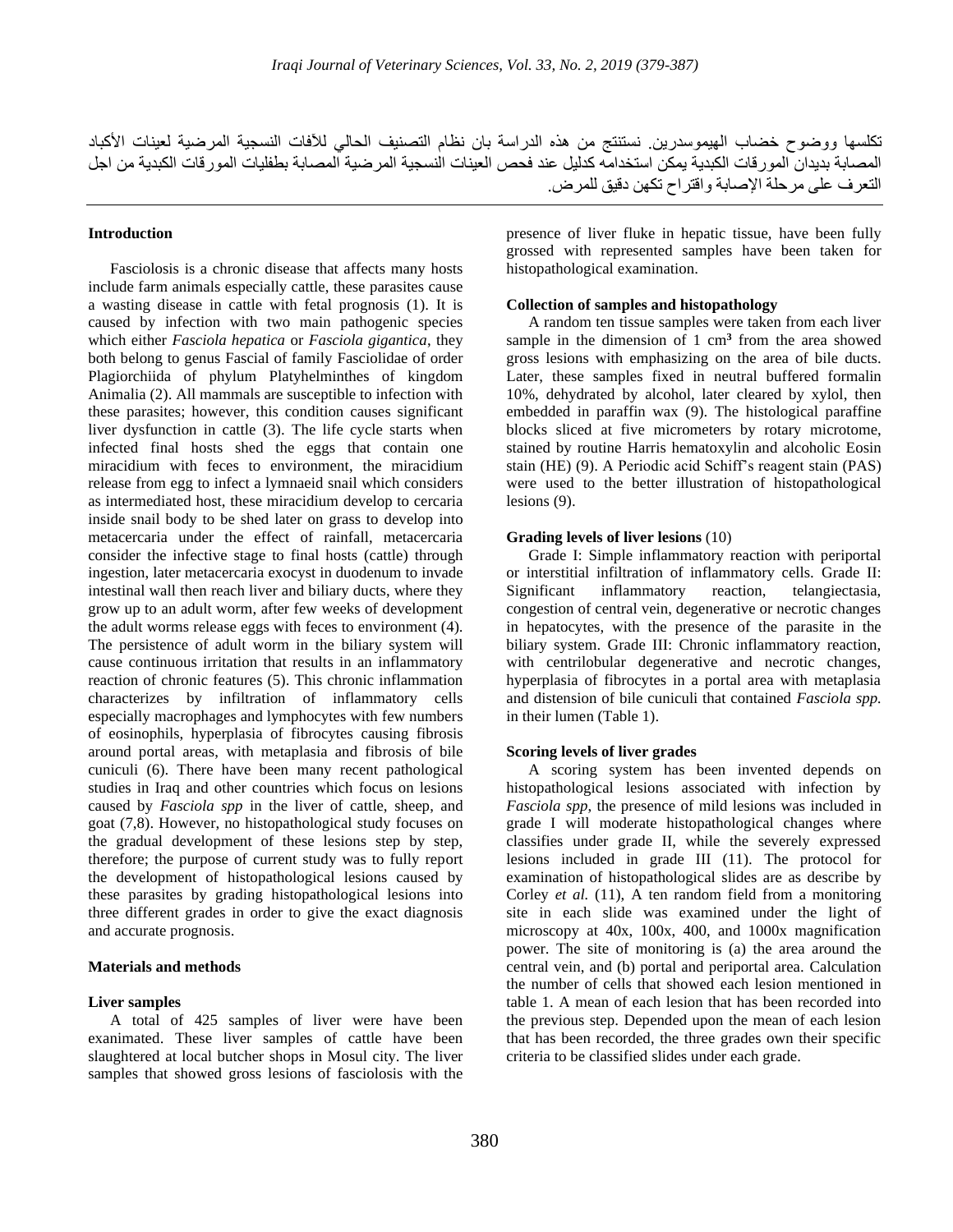Table 1: Explain the criteria used in different grading level

| Histopathological lesions     | Grading Criteria                          |                                      |                                       |
|-------------------------------|-------------------------------------------|--------------------------------------|---------------------------------------|
|                               |                                           | $\mathbf{I}$                         | Ш                                     |
| Cloudy cell swelling          | $1 - 10$                                  | $11 - 30$                            | $<$ 30                                |
| Vacuolar degeneration         | $1 - 10$                                  | $11 - 30$                            | $<$ 30                                |
| Fatty degeneration            | $1 - 5$                                   | $6 - 15$                             | < 15                                  |
| Liquefactive necrotic cell    | $1 - 5$                                   | $6 - 10$                             | < 10                                  |
| Coagulative necrotic cell     | $1 - 5$                                   | $6 - 10$                             | < 10                                  |
| Macrophages infiltration      | $1 - 10$                                  | $11 - 30$                            | $<$ 30                                |
| Neutrophils infiltration      | $1 - 10$                                  | $11 - 30$                            | $<$ 30                                |
| Lymphocytes infiltration      | $1 - 10$                                  | $11 - 30$                            | $<$ 30                                |
| Giant cell infiltration       | $\theta$                                  | ı                                    | $\leq 1$                              |
| Interstitial hepatic fibrosis | $+$                                       | $++$                                 | $++ +$                                |
| Hepatic cords arrangement     | $+$                                       | $+ +$                                | $+ + +$                               |
| Congested hepatic sinusoids   | $1 - 5$                                   | $6 - 10$                             | < 10                                  |
| Hepatic hemorrhage            | $+$                                       | $++$                                 | $+ + +$                               |
| Hemosiderin pigmentation      | $1 - 5$                                   | $6 - 10$                             | < 10                                  |
| Portal fibrosis               | $^{+}$                                    | $+ +$                                | $++ +$                                |
| Periportal infiltration       | $^{+}$                                    | $+ +$                                | $++ +$                                |
| Bile duct hyperplasia         | $+$                                       | $++$                                 | $++ +$                                |
| Presence of liver fluke       | $1 - 2$                                   | $3 - 5$                              | < 5                                   |
| Prognosis                     | very good prognosis<br>reversible disease | good prognosis<br>reversible disease | bad prognosis<br>irreversible disease |

## **Results**

## **Prevalence of fasciolosis**

The result of the current study showed that the prevalence of infection with liver fluke was 4% (17/425) (Table 2).

Table 2: Showed the analysis of cattle's liver exhibiting different grading level

| Grade Level | % infection | No. of infection |
|-------------|-------------|------------------|
| Grade I     | 0.71%       | 3                |
| Grade II    | 1.18%       | C.               |
| Grade III   | 2.11%       | Q                |
| Total       | 4.00%       |                  |

## **Histopathological Grading Grade I**

About 0.71% (3/425) of cattle's liver showed the criteria of this grade. Histopathological lesions of liver tissue showed normal hepatic cord arrangement and normal hepatic lobulation areas (Figure 1), with few infiltrations of inflammatory cells especially macrophages (Figure 2) around the portal area (Figure 3), which associated with congestion in less notifiable hepatic sinusoids (Figure 4).



Figure 1: Grade I histological section of cattle's liver infected with *Fasciola spp*, showed normal hepatic cord arrangement and normal hepatic lobulation areas. HE. 100X.

## **Grade II**

In this grading level, about 1.18% (5/425) of liver samples showed the criteria of this grade. The histopathological lesions composed from severely congested blood vessels in portal area (Figure 5) and central vein associated with telangiectasias (Figure 6), huge number of periportal infiltration of inflammatory cells especially macrophages and lymphocytes (Figure 7), areas of vacuolar degeneration and coagulative necrosis around central vein (Figure 8), with fibrosis in portal areas (Figure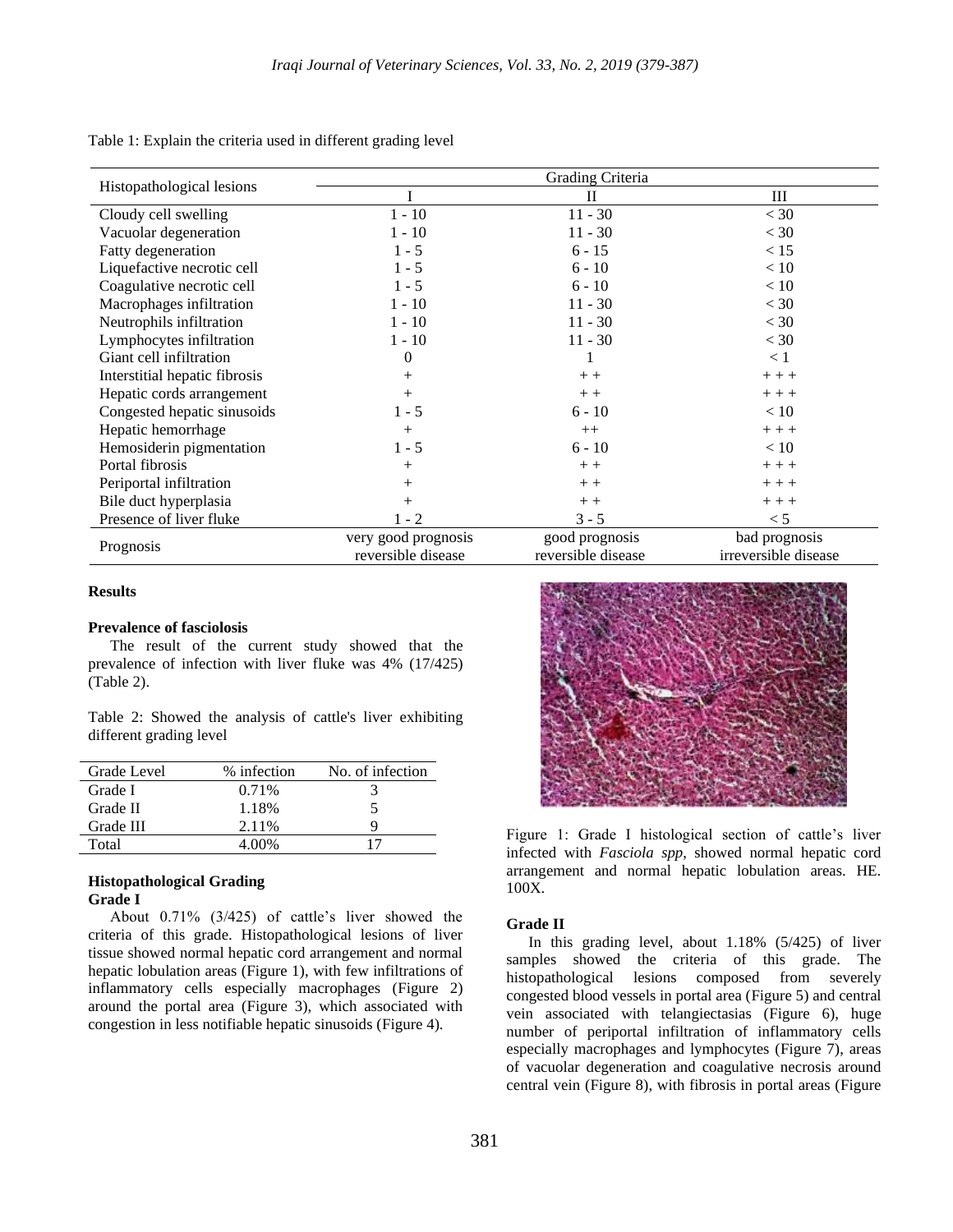9). An adult liver fluke in the bile duct was identified which results in hyperplasia of bile ducts showed a finger-like projection into lumen leads to stoppage of bile pigment flow (Figure 10).



Figure 2: Grade I histological section of cattle's liver infected with *Fasciola spp*, showed focal infiltrations of inflammatory cells especially macrophages (arrow). HE. 400X.



Figure 3: Grade I histological section of cattle's liver infected with *Fasciola spp*, showed infiltration of the inflammatory cell around the portal area (arrow). HE. 100X.

## **Grade III**

In this advance grading level, about 2.11% (9/425) samples showed the criteria of this grade. The normal architecture of liver histology is disrupted, and the normal arrangement of hepatic cord were absent (Figure 11), these lesions associated with observation of classical features of chronic inflammation in affected samples (Figure 12), these lesions were centrilobular and periportal infiltration of inflammatory cells especially macrophages, lymphocytes (Figure 13), epithelioid cells (Figure 14) and giant cells (Figure 15), with less extent of neutrophils, these

infiltrations associated with centrilobular massive coagulative necrotic hepatocytes with less appearance of vacuolar degeneration (Figure 16). All these lesions associated with hyperplasia of fibrocytes that cause lobulation of hepatic cells with special emphasizing of occurrence around the affected portal area to form a fibrous connective tissue (Figure 17), also the affected bile duct showed hyperplasia of epithelial cell as figure like projection with metaplasia of columnar epithelial cells to cuboidal or squamous epithelial cells (Figure 18). The lumen of affected bile duct contained an adult form of *Fasciola spp* (Figure 19), these lesions recorded in association with calcification of biliary system due to calcium salt deposition in these severely affected areas (Figure 20), with hemosiderin pigmentation (Figures 21 and 22).



Figure 4: Grade I histological section of cattle's liver infected with *Fasciola spp*, showed congestion in liver blood vessels at the portal area (arrow) with infiltration of inflammatory cells (arrow). HE. 100X.



Figure 5: Grade II histological section of cattle's liver infected with *Fasciola spp*, showed severely congested blood vessels in the portal area (arrow). HE. 400X.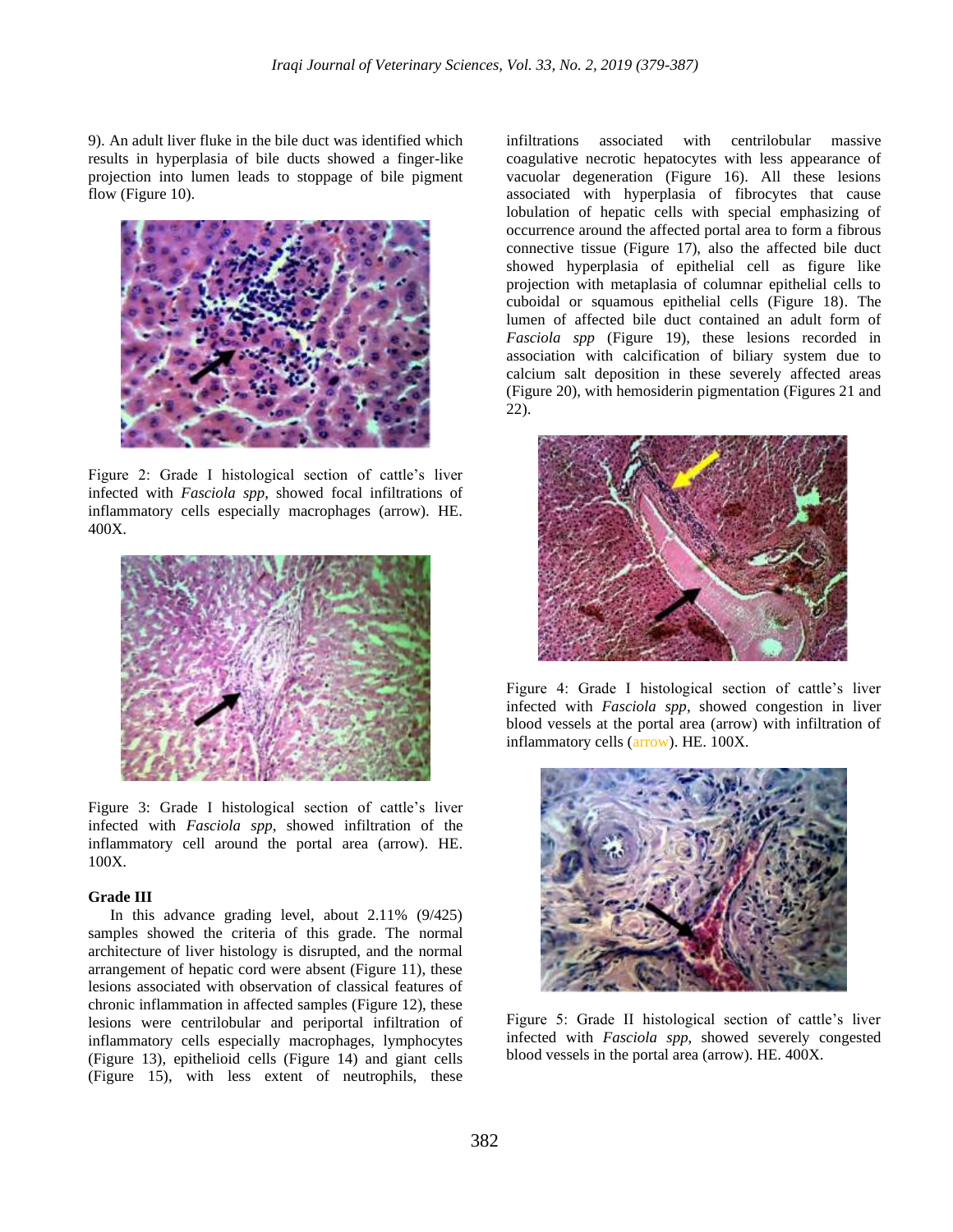

Figure 6: Grade II histological section of cattle's liver infected with *Fasciola spp*, showed congestion of central vein (arrow), telangiectasias (arrow), and infiltration of inflammatory cells (arrow). HE. 400X.



Figure 7: Grade II histological section of cattle's liver infected with *Fasciola spp*, showed a huge number of periportal infiltration of inflammatory cells especially macrophages and lymphocytes (arrows). HE. 400X.



Figure 8: Grade II histological section of cattle's liver infected with *Fasciola spp*, showed the area of vacuolar degeneration (arrow) with coagulative necrosis (arrow). HE. 400X.



Figure 9: Grade II histological section of cattle's liver infected with *Fasciola spp*, showed fibrosis in portal areas (arrows). HE. 400X.



Figure 10: Grade II histological section of cattle's liver infected with *Fasciola spp*, showed the presence of adult liver fluke worms in the bile duct (arrow), causing hyperplasia of bile ducts in finger-like projections (arrow). PAS. 100X.



Figure 11: Grade III histological section of cattle's liver infected with *Fasciola spp*, showed the absence of normal liver histology. HE. 100X.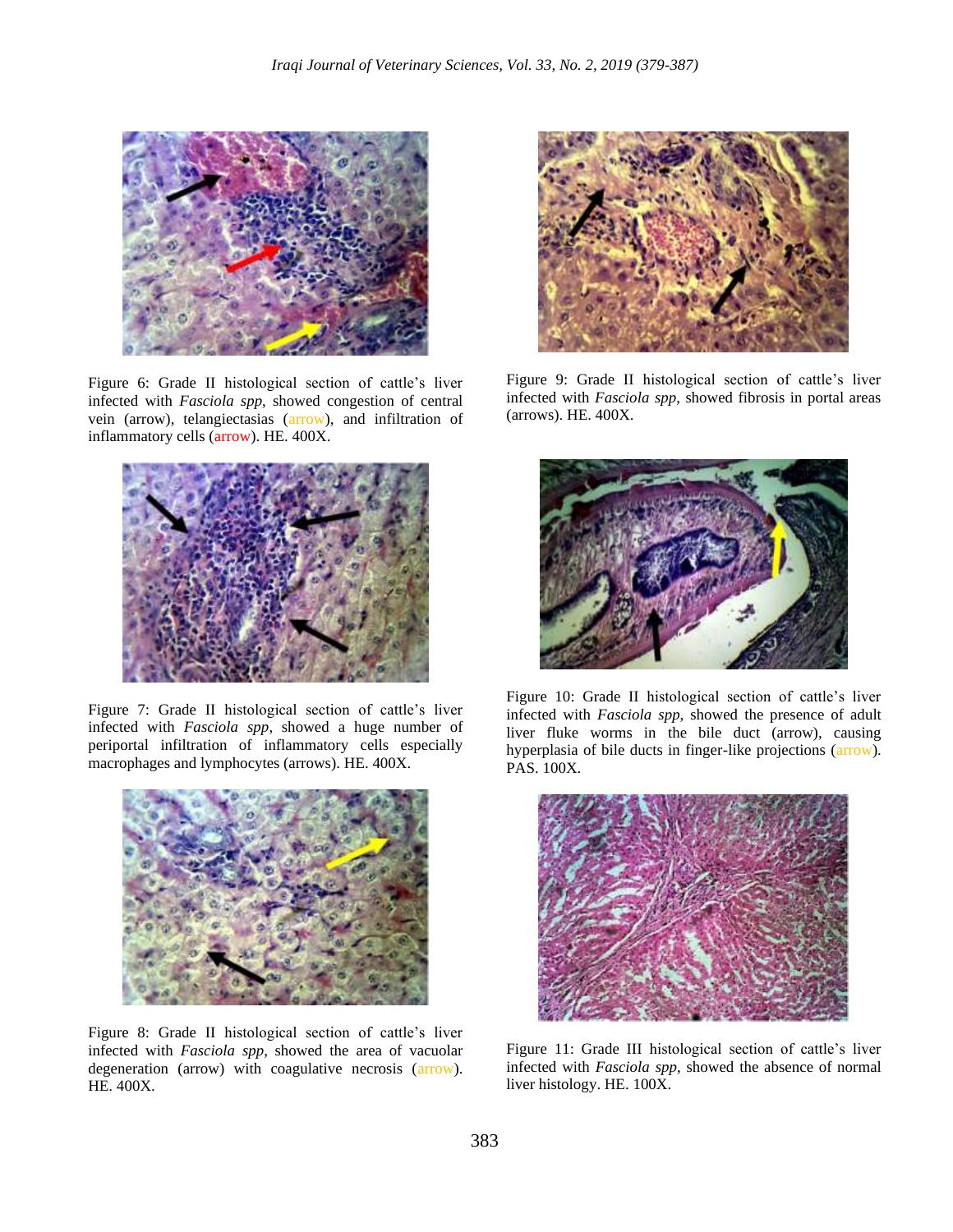

Figure 12: Grade III histological section of cattle's liver infected with *Fasciola spp*, showed classical features of chronic inflammation recorded in affected samples included coagulative necrosis (CN), infiltration of inflammatory cells (arrow) and fibrosis (arrow). HE. 100X.



Figure 13: Grade III histological section of cattle's liver infected with *Fasciola spp*, showed periportal infiltration of inflammatory cells especially macrophages and lymphocytes (arrow), with portal fibrosis (arrow). HE. 400X.



Figure 14: Grade III histological section of cattle's liver infected with *Fasciola spp*, showed epithelioid cell (arrow). HE. 400X.



Figure 15: Grade III histological section of cattle's liver infected with *Fasciola spp*, showed multinucleated giant cell (arrow). HE. 1000X.



Figure 16: Grade III histological section of cattle's liver infected with *Fasciola spp*, showed centrilobular massive coagulative necrotic hepatocytes (arrow). HE. 100X.



Figure 17: Grade III histological section of cattle's liver infected with *Fasciola spp*, showed hyperplasia of fibrocytes (arrow). HE. 400X.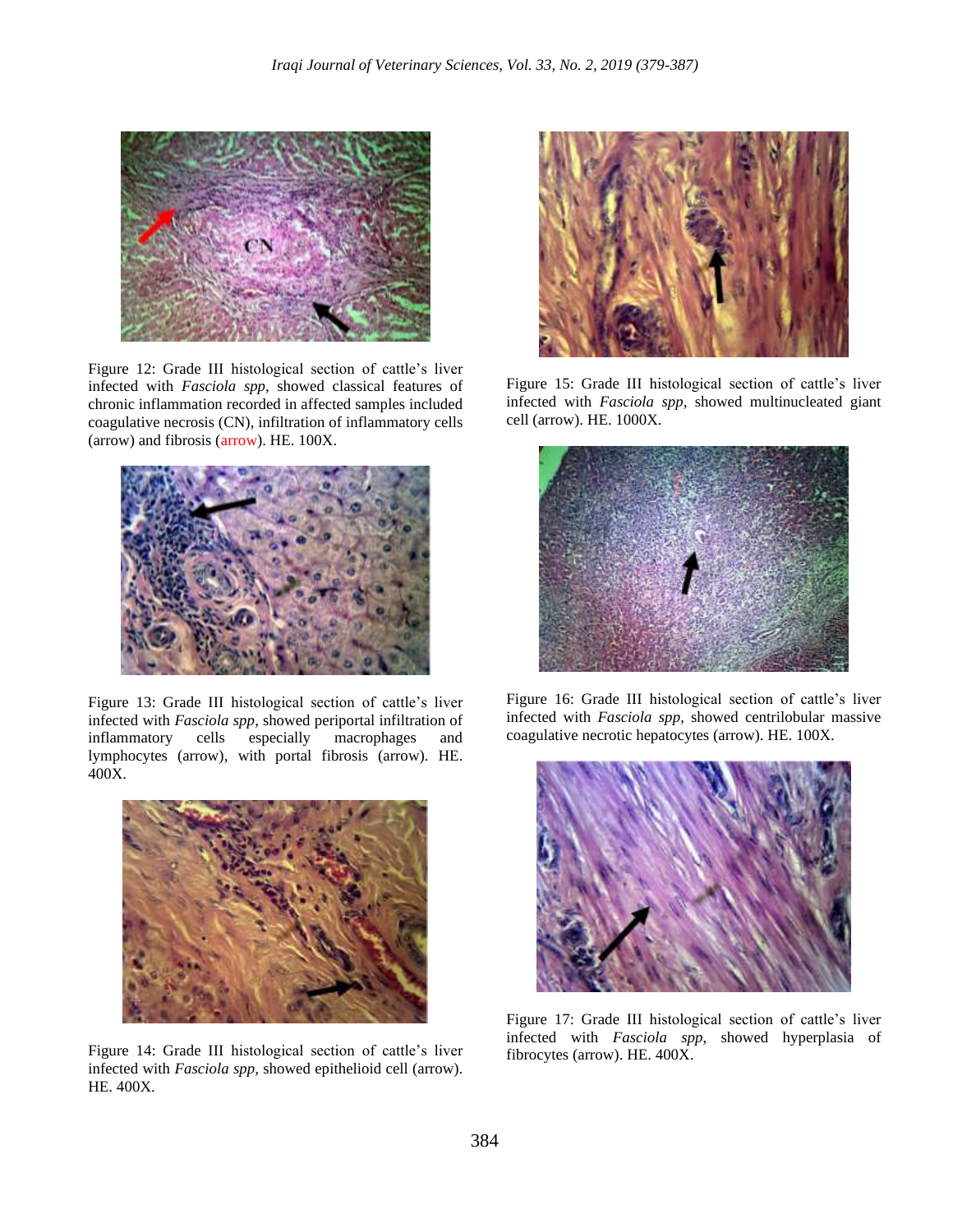

Figure 18: Grade III histological section of cattle's liver infected with *Fasciola spp*, showed metaplasia of columnar epithelial cells to cuboidal epithelial cells (arrows). HE. 400X.



Figure 19: Grade III histological section of cattle's liver infected with *Fasciola spp*, showed an adult form of *Fasciola spp* in the bile duct (arrow). PAS. 100X.



Figure 20: Grade III histological section of cattle's liver infected with *Fasciola spp*, showed calcification of bile duct (arrow). HE. 100X.



Figure 21: Grade III histological section of cattle's liver infected with *Fasciola spp*, showed hemosiderin pigmentation (circle). HE. 100X.



Figure 22: Grade III histological section of cattle's liver infected with *Fasciola spp*, showed hemosiderin pigmentation (arrow). HE. 400X.

## **Discussion**

The result of the current study recorded 4% of *Fasciola spp* infection as prevalence percentage in cattle's liver, these results was extremely close to results obtained by Al-Mahmood *et al.* (7), were they recorded about 3.34% of fasciolosis, the convergence in these results occurred due to weather similarity in Mosul and Kirkuk city during the same seasons were both studies conducted. The climate conditions as humidity, temperature, and rainfall play a role in spread the infection especially on the maturation of eggs that shed from definitive and intermediate hosts (12). Another study done by Kadir *et al.* (13) recorded 1.27% and Kadir and Rasheed (14) recorded 2.63% of fasciolosis in ruminant, these results were less than that recorded in the current study, these differences can be explained due to weather changes also. Both studies conducted and recorded their result in summer months at Kirkuk province, in which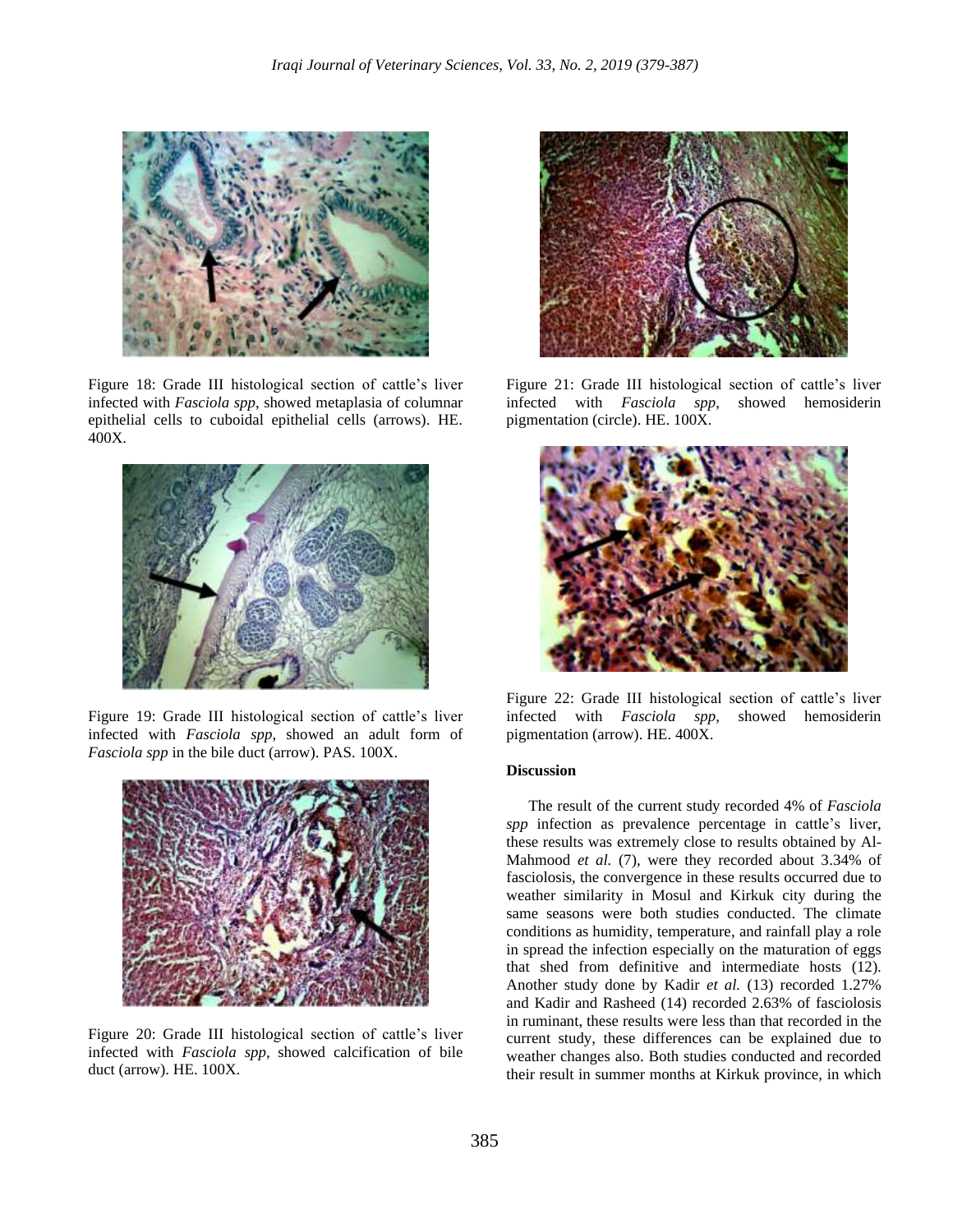high temperature will cause the destruction of eggs that shed from ruminant (15,16).

In this study, we examined 425 livers, 17 liver's samples showed classical histopathological lesions of *Fasciola spp* infection, all other studies strongly implicated both *Fasciola hepatica* and *Fasciola gigantica* as the causative agent of this condition in cattle (17,18).

The results showed that the most affected sites were portal area especially bile ducts, where the inflammatory reaction started then extended to other parts of hepatic tissue (19). Infiltration of inflammatory cells especially macrophages at first stages of infection occurs because of increased in releasing IL-4 alone or with IL-10, both cytokines cause attraction of lymphocytes to the site of chemotaxis in the second subsequent response of cell migration (17). The affected cells will increase the releasing of IL-13 that act as a trigger to T- helper**<sup>2</sup>** lymphocytes to overcome the continuous irritation (20). With time the lesions caused by *Fasciola spp* were increased in severity, this occurs due to increase in the level of tumor growth factor - beta (TGF-β) which cause immunosuppression of host defenses to facilitate parasite colonization (21).

The features of acute inflammation in cases of *Fasciola spp* infection was not clearly observed, this explained when parasites induced a transit decrease in interferon - gamma (IFN-γ) level followed by down-regulation of cellular response, that cause increase in the number of macrophages than other cells, which promote the chronic inflammatory process (22). After that falling and dysregulation of defenses to overcome *Fasciola spp* infection associated with an increase in the level of IFN-γ alone or with previously released IL-4 lead to the generation of the multinucleated giant cell to destroy the parasites (23). Hyperplasia of fibrocytes that seen in late stages of infection occurs as a result of chronic inflammatory reaction, the peripheral blood monocytes can differentiate into fibrocytes, this process occurs under the effect of both IL-4 and IL-13 which chemotactic these cells to site of infection then differentiate them into fibrocytes under the effect of TNF-α (24,25). The biliary obstruction and bile pigment secretion stasis occur due to the presence of adult worms in biliary system with deposition of calcium salt in wall of these ducts by processes known as calcification, these depositions occur under influence of TNF- $\alpha$  that trigger  $Ca^{+2}$  to be deposited as defense mechanism against prolonged irritation induced by adult liver fluke (26).

### **Conclusion**

In conclusion, we believed that this grading system could be used as a guide when examining histopathological liver's samples to identify the stage of infection and proposed an accurate prognosis.

#### **Acknowledgement**

The Authors wish to express their appreciation and thanks to College of Veterinary Medicine, University of Mosul for supporting this study.

## **References**

- 1. Beesley J, Caminade C, Charlier J, Flynn RJ, Hodgkinson JE, Martinez A, Martinez M, Perez J, Rinaldi L, Williams D. Fasciola and fasciolosis in ruminants in Europe: Identifying research needs. Transbound Emerg Dis. 2018;65(1):199-216. doi: 10.1111/tbed.12682
- 2. Shimalov VV, Shimalov VT. Findings of *Fasciola hepatica* (Linnaeus, 1758) in wild animals in Belorussian Polesie. Parasitol Res. 2000;86:527. doi: 10.1007/s004360050707
- 3. Mason C. An outbreak of fasciolosis with associated metabolic disease in a dairy herd. Res Vet Sci. 2002;72(1):33. doi: 10.1016/S0034-5288(02)90095-0
- Taylor MA, Coop RL, Wall RL. Veterinary parasitology. 4<sup>th</sup> ed. West Sussex: John Wiley and Sons; 2016. 352-435 p. doi: 10.1002/9781119073680
- 5. Mellau LSB, Nonga HE, Karimuribo ED. A slaughterhouse survey of liver lesions in slaughtered cattle sheep and goats at Arusha Tanzania. Res J Vet Sci. 2010;3:179-188. doi: 10.3923/rjvs.2010.179.188
- 6. Machicado C, Machicado JD, Maco V, Terashima A, Marcos LA. Association of *Fasciola hepatica* infection with liver fibrosis cirrhosis and cancer: A systematic review. PLOS Neg Trop Dis. 2016;10(9):e0004962. doi: 10.1371/journal.pntd.0004962
- 7. Al-Mahmood SS, Farhan AM, Daoud ZS, Hamed OS. Pathological study of liver lesions in cattle slaughtered at Kirkuk province abattoir. Iraqi J Vet Sci. 2017;31(1):7-16. doi: 10.33899/ijvs.2017.126713
- 8. Carcella S, Hanna S, Brennan G, Solana H, Fairweather I. *Fasciola hepatica*: Histological changes in the somatic and reproductive tissues of liver fluke following closantel treatment of experimentally-infected sheep. Vet Parasitol. 2016;215:38-47. doi: 10.1016/j.vetpar.2015.10.029
- 9. Suvarna SK, Layuton C, Bancroft JD. Bancroft's theory and practice of histological techniques.  $7<sup>th</sup>$  ed. New York: Churchill Livingstone Press; 2013. 70-214 p. doi: 10.1016/b978-0-7020-4226-3.00019-6
- 10. Goodman ZD. Grading and staging systems for inflammation and fibrosis in chronic liver diseases. J Hepat. 2007;47(2007):598-607. doi: 10.1016/j.jhep.2007.07.006
- 11. Corley KNG, Oliver AK, Meyerholz DK. Principle for valid histopathologic scoring in research. Vet Pathol. 2013;50(6):1-22. doi: 10.1177/0300985813485099
- 12. Mendes RE, Zafra R, Perez RA, Buffoni L, Martinez A, Tendler M, PerezI J. Evaluation of local immune response to *Fasciola hepatica* experimental infection in the liver and hepatic lymph nodes of goats immunized with Sm14 vaccine antigen. J Comp Pathol. 2009;141(4):298-305. doi: 10.1016/j.jcpa.2009.08.083
- 13. Kadir MA, Ali NH, Ridha RGM. Prevalence of helminths pneumonia and hepatitis in Kirkuk slaughterhouse Kirkuk Iraq. Iraqi J Vet Sci. 2012;26(III):83-88. doi: 10.33899/ijvs.2008.5722
- 14. Kadir MA, Rasheed SA. Prevalence of some parasitic helminths among slaughtered ruminants in Kirkuk Iraq. Iraqi J Vet Sci. 2008;22(2):81-85. doi: 10.33899/ijvs.2008.5722
- 15. Islam KM, Islam MD, Rauf SMA, Khan A, Hossain MK, Sarkar S, Rahman M. Effects of climatic factors on prevalence of developmental stages of *Fasciola gigantica* infection in *Lymnaea snails* (*Lymnaea auricularia var rufescens*) in Bangladesh. Arch Razi Inst. 2014;70(3):87-194. doi: 10.7508/ari.2015.03.007
- 16. Novobilsky A, Novak J, Bjorkman C, Hoglund J. Impact of meteorological and environmental factors on the spatial distribution of *Fasciola hepatica* in beef cattle herds in Sweden. Vety Res. 2015;11:128. doi: 10.1186/s12917-015-0447-0